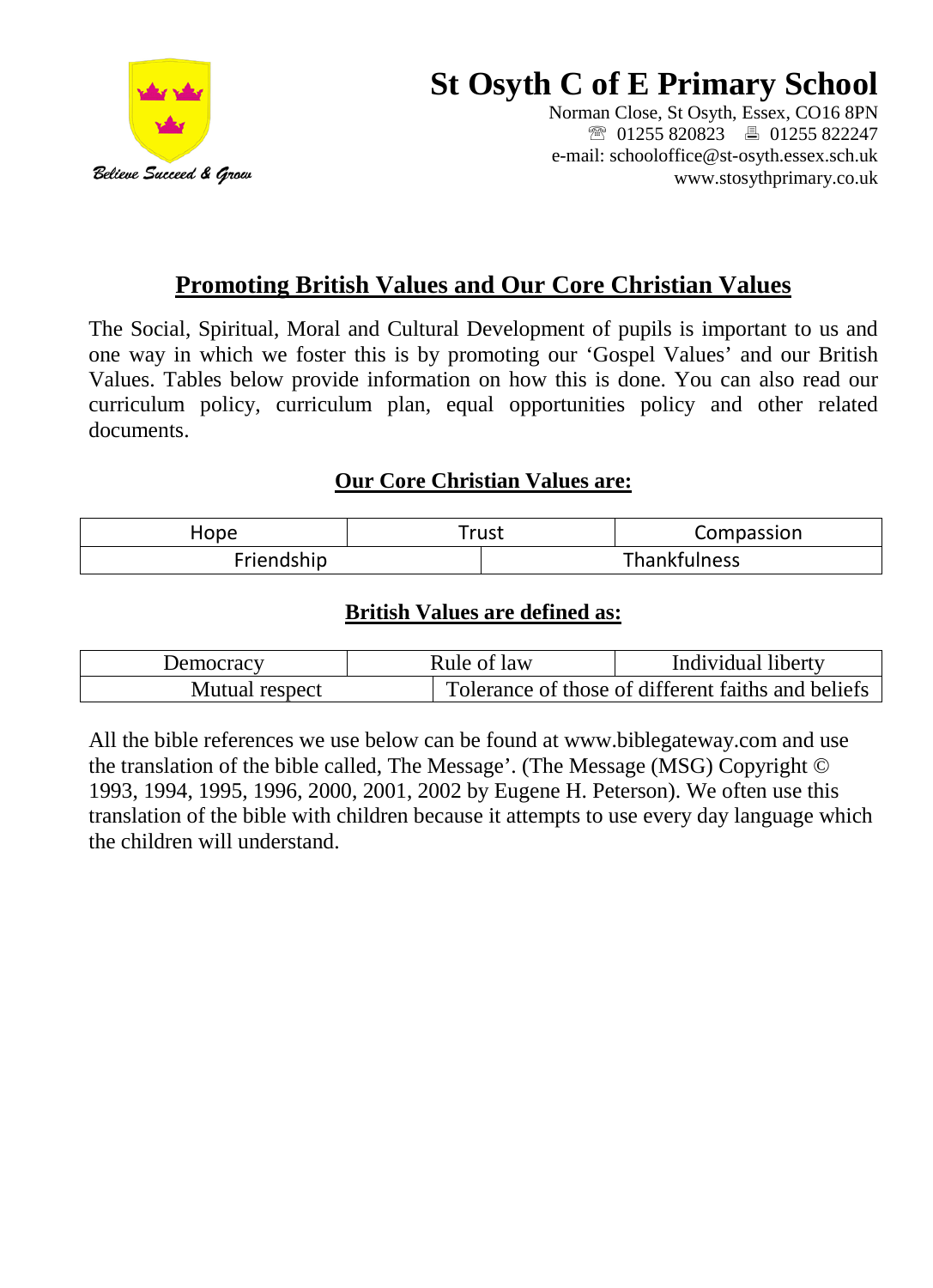| <b>British</b>   | <b>Specific links to Christian Values and</b>                                                                                                                                                                                                                                                                                                                                                                                                                                                                                                                                                                                                                                                                                                                                                                                                                                                                                                                                                                                                                                                                                                                                                                                                                                                                                                                                                        | In our church school,                                                                                                                                                                                                                                                                                                                                                                                                                                                                                                                                                                                                                                                                                                                                                                                                                                                                                                                |
|------------------|------------------------------------------------------------------------------------------------------------------------------------------------------------------------------------------------------------------------------------------------------------------------------------------------------------------------------------------------------------------------------------------------------------------------------------------------------------------------------------------------------------------------------------------------------------------------------------------------------------------------------------------------------------------------------------------------------------------------------------------------------------------------------------------------------------------------------------------------------------------------------------------------------------------------------------------------------------------------------------------------------------------------------------------------------------------------------------------------------------------------------------------------------------------------------------------------------------------------------------------------------------------------------------------------------------------------------------------------------------------------------------------------------|--------------------------------------------------------------------------------------------------------------------------------------------------------------------------------------------------------------------------------------------------------------------------------------------------------------------------------------------------------------------------------------------------------------------------------------------------------------------------------------------------------------------------------------------------------------------------------------------------------------------------------------------------------------------------------------------------------------------------------------------------------------------------------------------------------------------------------------------------------------------------------------------------------------------------------------|
| <b>Values</b>    | bible references                                                                                                                                                                                                                                                                                                                                                                                                                                                                                                                                                                                                                                                                                                                                                                                                                                                                                                                                                                                                                                                                                                                                                                                                                                                                                                                                                                                     | we promote this by:                                                                                                                                                                                                                                                                                                                                                                                                                                                                                                                                                                                                                                                                                                                                                                                                                                                                                                                  |
| <b>Democracy</b> | Compassion<br>I Kings 12:7<br>They said, "If you will be a servant to this people,<br>be considerate of their needs and respond with<br>compassion, work things out with them, they'll<br>end up doing anything for you."<br>Nehemiah 9:16-19<br>They flouted your commands, spurned your rules<br>-the very words by which men and women live!<br>They set their jaws in defiance, they turned their<br>backs on you and didn't listen. You put up with<br>them year after year and warned them by your<br>spirit through your prophets;  Still, because of<br>your great compassion, you didn't make a total<br>end to them. You didn't walk out and leave them<br>for good; yes, you are a God of grace and<br>compassion.<br>Psalm 116:1-6<br>I love God because he listened to me, listened as I<br>begged for mercy. He listened so intently as I laid<br>out my case before him. Death stared me in the<br>face, hell was hard on my heels. Up against it, I<br>didn't know which way to turn; then I called out<br>to God for help: "Please, God!" I cried out. "Save<br>my life!" God is gracious-it is he who makes<br>things right, our most compassionate God. God<br>takes the side of the helpless; when I was at the<br>end of my rope, he saved me.<br>Friendship<br>Proverbs 22:11<br>God loves the pure-hearted and well-spoken; good<br>leaders also delight in their friendship. | $\Box$ Our behavioural management<br>systems, encourage children to<br>create rules for conduct and<br>learning, which permit discussion<br>and agreement between all<br>stakeholders, before committing<br>them to practice.<br>$\Box$ Children have an opportunity<br>to join school council and be an<br>active participant in decisions<br>made in the school, as well as<br>developing life skills such as<br>public speaking, team work and<br>negotiation. Children represent<br>others' views, as well as their<br>own in meetings and use<br>"majority rulings".<br>$\Box$ Children are encouraged to<br>stand up for their beliefs,<br>express their opinions clearly<br>but at the same time respecting<br>the right to disagree. We find<br>opportunities to do this in PSHE<br>circle time, class assemblies, in<br>English and Topic lessons, where<br>moral dilemmas and situations<br>may be debated and considered. |
| The Rule of Law  | <b>Thankfulness</b><br>Colossians 3:15-17<br>Let the peace of Christ keep you in tune with each<br>other, in step with each other. None of this going<br>off and doing your own thing. And cultivate<br>thankfulness! Let every detail in your lives-<br>words, actions, whatever-be done in the name of<br>the Master, Jesus, thanking God the Father every<br>step of the way.                                                                                                                                                                                                                                                                                                                                                                                                                                                                                                                                                                                                                                                                                                                                                                                                                                                                                                                                                                                                                     | $\Box$ Our reward and consequence<br>approach to behaviour is applied<br>consistently and supported by<br>our children.<br>$\Box$ Where appropriate, we seek<br>to use "restorative justice", for<br>misdemeanours, such as writing<br>letters of apology. This helps<br>encourage the concept of<br>atonement. Staff may also talk<br>through the situation in a<br>structured way, to help children<br>to understand antecedents and<br>consequences.                                                                                                                                                                                                                                                                                                                                                                                                                                                                              |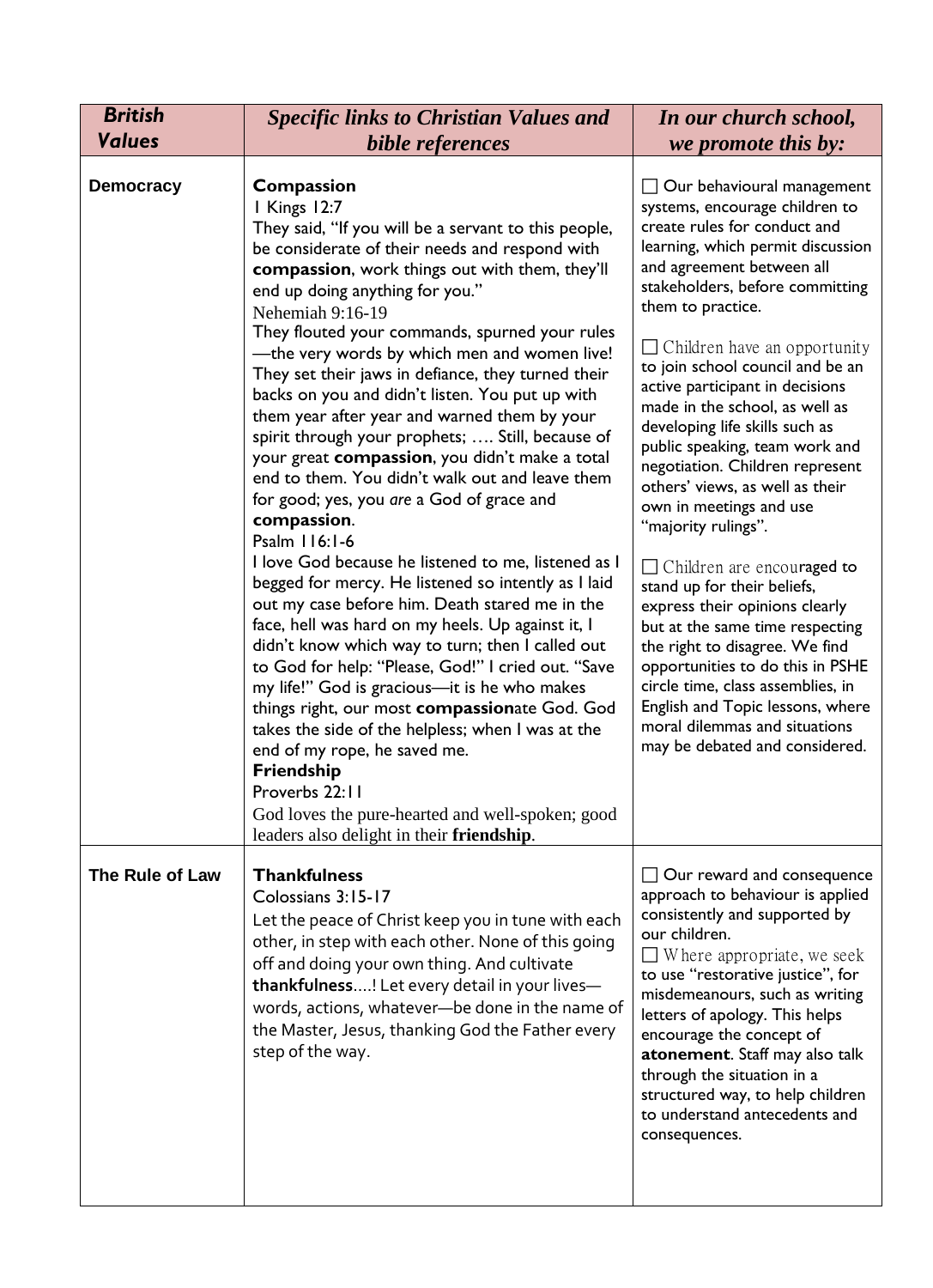#### **Compassion** Proverbs 8:12-16

"I am Lady Wisdom, and I live next to Sanity; Knowledge and Discretion live just down the street. The Fear-**of**-GOD means hating Evil, whose ways I hate with a passion— pride and arrogance and crooked talk. Good counsel and common sense [**compassion**] are my characteristics; I am both Insight and the Virtue to live it out. With my help, leaders **rule**, and **law**makers legislate fairly; With my help, governors govern, along with all in legitimate authority.

#### **Friendship** [Matthew 7:12](https://www.biblegateway.com/passage/?search=Matthew+7:12&version=MSG)

"Here is a simple, **rule**-**of**-thumb guide for behaviour: Ask yourself what you want people to do for you, then grab the initiative and do it for *them*. Add up God's **Law**and Prophets and this is what you get.

## **Trust**

## Proverbs 3:5-12

**Trust** GOD from the bottom of your heart; don't try to figure out everything on your own. Listen for GOD's voice in everything you do, everywhere you go; he's the one who will keep you on track. Don't assume that you know it all. Run to GOD! Run from evil! Your body will glow with health, your very bones will vibrate with life! Honour GOD with everything you own; give him the first and the best. Your barns will burst, your wine vats will brim over. But don't, dear friend, resent GOD's discipline; don't sulk under his loving correction. It's the child he loves that GOD corrects; a father's delight is behind all this.

## **Hope**

## [Luke 6:31-34](https://www.biblegateway.com/passage/?search=Luke+6:31&version=MSG)

"Here is a simple rule of thumb for behaviour: Ask yourself what you want people to do for you; then grab the initiative and do it for *them*! If you only love the lovable, do you expect a pat on the back? Run-of-the-mill sinners do that. If you only help those who help you, do you expect a medal? Garden-variety sinners do that. If you only give for what you **hope** to get out of it, do you think that's charity? The stingiest of pawnbrokers does that.

 $\Box$  Children participate in nominating and electing school council representatives.

 Children find out about our democracy in action and debate national news through our use of resources such as Espresso 'News Bites'.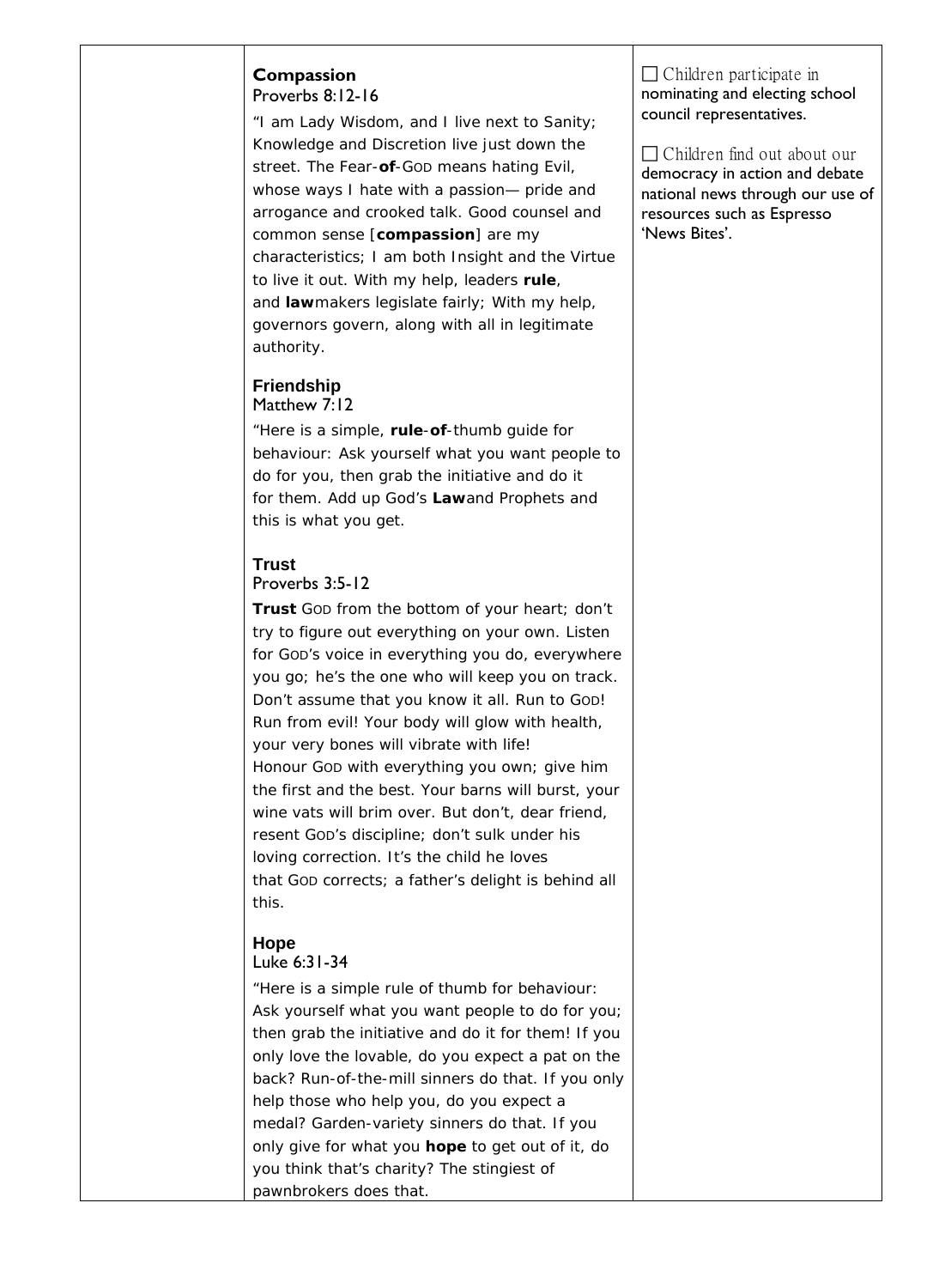| <b>Individual liberty</b> | Compassion<br>2 Timothy 1:7<br>For God gave us a spirit not of fear but of power<br>and love and self-control.<br><b>Friendship</b> - The fall $-$ story of creation shows us<br>that at times we all do things that we know to be<br>wrong and these can impinge on the rights of<br>others<br>Hope<br>I Corinthians 10:31-33<br>So eat your meals heartily, not worrying about<br>what others say about you-you're eating to<br>God's glory, after all, not to please them. As a<br>matter of fact, do everything that way, heartily<br>and freely to God's glory. At the same time,<br>don't be callous in your exercise of freedom,<br>thoughtlessly stepping on the toes of those who<br>aren't as free as you are. I try my best to be<br>considerate of everyone's feelings in all these<br>matters; I hope you will be, too. | $\Box$ Children are taught to have<br>mutual respect and to value<br>individual liberty in many ways.<br>Staff also model this.<br>$\Box$ We mark significant events,<br>such as Remembrance Day, in a<br>way which is appropriate and<br>meaningful for children. This<br>encourages understanding that<br>individual liberty sometimes<br>'costs' and must be worked for.<br>$\Box$ In RE and collective worship,<br>we look at and discuss examples<br>of individuals who have stood up<br>for their beliefs and shown great<br>faith and courage in times of<br>adversity and struggle. These<br>may include Martin Luther King,<br>Malala Yousafzai and Nelson<br>Mandela. A range of biographical<br>and autobiographical material is<br>available for the children.<br>$\Box$ Collective worship/PSHE<br>based circle times emphasise<br>children's personal responsibility<br>to make particular choices and<br>decisions, even though some of<br>these choices may not be the<br>right ones. |
|---------------------------|--------------------------------------------------------------------------------------------------------------------------------------------------------------------------------------------------------------------------------------------------------------------------------------------------------------------------------------------------------------------------------------------------------------------------------------------------------------------------------------------------------------------------------------------------------------------------------------------------------------------------------------------------------------------------------------------------------------------------------------------------------------------------------------------------------------------------------------|-------------------------------------------------------------------------------------------------------------------------------------------------------------------------------------------------------------------------------------------------------------------------------------------------------------------------------------------------------------------------------------------------------------------------------------------------------------------------------------------------------------------------------------------------------------------------------------------------------------------------------------------------------------------------------------------------------------------------------------------------------------------------------------------------------------------------------------------------------------------------------------------------------------------------------------------------------------------------------------------------------|
| <b>Mutual respect</b>     | <b>Friendship</b><br>Proverbs 16:28 and 32<br>Troublemakers start fights; gossips break up<br>friendships. Moderation is better than muscle,<br>Proverbs 17:9<br>Overlook an offense and bond a friendship;<br>fasten on to a slight and-good-bye, friend!<br>Proverbs 27:9<br>Just as lotions and fragrance give sensual delight, a<br>sweet friendship refreshes the soul.<br>Compassion<br>Proverbs 14:21<br>It's criminal to ignore a neighbour in need, but<br>compassion for the poor-what a blessing!                                                                                                                                                                                                                                                                                                                         | Our behavioural management<br>systems, encourage children to<br>create rules for conduct and<br>learning, which permit discussion<br>and agreement between all<br>stakeholders, before committing<br>them to practice.<br>$\Box$ Children are trained in<br>respect negotiation of conflicts<br>between peers, using systems<br>such as play leaders.<br>$\Box$ Staff reflect the quality of<br>mutual respect through their<br>interactions with each other,<br>parents and children                                                                                                                                                                                                                                                                                                                                                                                                                                                                                                                 |

┑